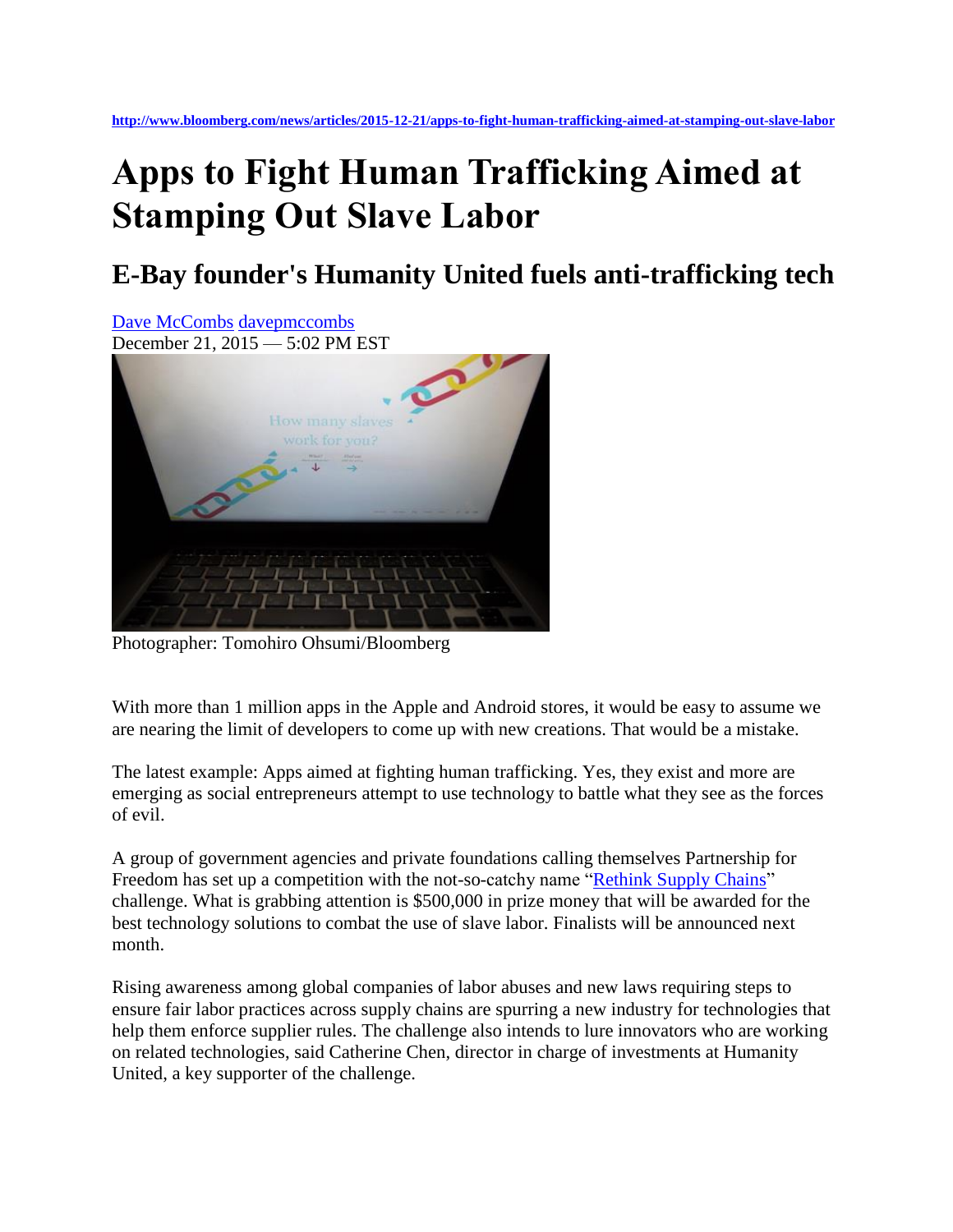"In many instances they have already been addressing issues that are analogous," Chen said. "That could be conflict minerals, that could be tracking the source of e-coli, mobile money, digital payments -- those kinds of things. We wanted to get that community of problem solvers to focus their talents on this particular challenge and to see that there's a lot of opportunity."

Humanity United is the social welfare organization started by Pam and Pierre Omidyar, eBay Inc.'s founder, in 2005. [Goldman Sachs Group Inc.'s 10,000 Women](http://www.goldmansachs.com/citizenship/10000women/) initiative and Steven Spielberg's Righteous Persons Foundation are also supporting the challenge.

LaborVoices, a Sunnyvale, California-based venture, is entering the challenge with an app that allows workers to report abuses simply and anonymously using a voice activated smartphone app. [Made in a Free World,](https://madeinafreeworld.com/) a five-year-old startup that's built a database of labor abuse risk factors for global supply chains, is joining the race with an app designed to let small and medium-sized enterprises use its data more easily.

[Laborvoices Smartline,](http://www.laborvoices.com/) a voice-operated app that let workers anonymously share feedback on their working conditions, is also participating in the challenge.

Kohl Gill, a San Francisco-based entrepreneur and semiconductor physicist who worked on the human trafficking issue at the State Department, founded Laborvoices in 2010 after coming up with the idea of using mobile phones to help workers report working conditions.

Laborvoices works with garment maker Reliable Source Industrial, a [supplier to Nike Inc.,](http://www.rsiapparel.com/index.php/en/clients-e.html) Victoria's Secret and Under Armour with factories in China, Cambodia, Bangladesh, Indonesia and Taiwan. Gill's organization is helping the company monitor its own production and subcontractors by providing workers with a voice-activated mobile app to report labor abuses.

"We are creating these persistent, reliable reputations for employers, so that workers can vote with their feet," said Gill. This lets the people who are in the best position to see human trafficking respond to it directly without waiting for the government or other authorities, he said.



A web page of the slaveryfootprint.org is displayed on a laptop computer. Photographer: Tomohiro Ohsumi/Bloomberg